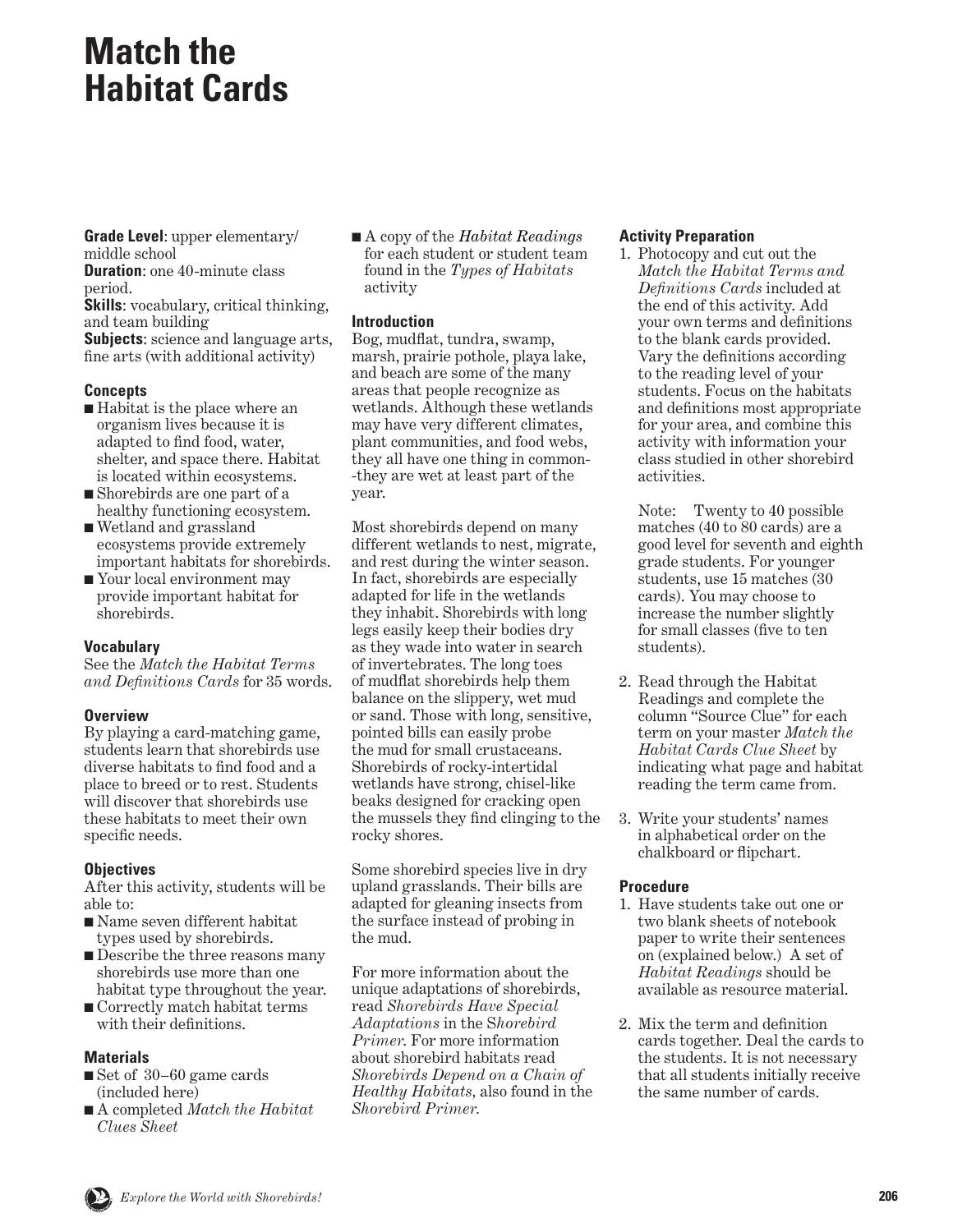- 3. Explain the rules of this card game:
	- The object of the game is to make as many matches as possible in the given amount of time (30 minutes is suggested). Tell the students the number of matches possible (example: 60 cards, 30 matches).
	- Point out that more than one definition may match a term, but they should be looking for the best match.
	- To make matches they will have to move around the room, find the students with their matching cards, and write down on their paper exactly what is written on the cards. This is a critical part of the game because this way you can tell that they actually found the match and did not just make up a definition or copy one from a book glossary. Once a student finds the person with a matching card, both write down the sentence. Do not actually exchange cards.

 Note: Alternatively, students must form sentences using the pair of cards and the word "shorebird(s)" or you may choose to have them write the terms and definitions as a complete sentence ("A wetland is land that is covered or saturated with water at least part of the time."). Another option is to have students write the terms and definitions separated by a period or "equals" sign. Write an example of what you want them to do on the chalkboard.

■ The original owner of the term card then passes his or her card to the classmate whose name comes alphabetically after his or hers. The owner of the matching definition card does the same. If the holder of one of the matches happens to be the person who is next alphabetically, pass the card anyway after both students have written down the sentence. The match-holder should immediately pass the card to the next person in order.

 Example: Wesley has the card "wetland" and recognizes that Franny's card that reads "Land that is covered or saturated with water at least part of the time" is the match. Wesley and Franny each write "A wetland is land that is covered or saturated with water at least part of the time" on their own papers. Then Wesley passes the "wetland" term card to William (or Archie, if Wesley is the last student, alphabetically, in the class), and Franny passes the definition card to Grace (because "Grace" is the first name in the class, alphabetically, after "Franny").

- Keep your private "clue" sheet of sources you prepared earlier. If you notice that a student is really stumped on a card, use your "clue" sheet to refer him or her to "page so-and-so in suchand-such reading" for help with a definition. Knowing a basic definition should help them recognize the matching card.
- The game ends when the time limit has run out. Students turn in their papers. The student(s) with the most correct matches are the winners.
- Follow up the game with a discussion to ensure that the students know all the terms. Go around the room, asking each student to read one sentence from his or her paper and see if the rest of the class agrees that he or she has made the best match. What other matches might work?

#### **Keep in Mind….**

■ Let students discover their own efficient ways to find matches (like spreading out their cards on the desk in front of them).

| Term Cards      | Definition Cards                                                           |
|-----------------|----------------------------------------------------------------------------|
| Surfbird        | Nests in alpine tundra                                                     |
| Pampas          | Wintering habitat of American<br>Golden-Plover                             |
| <b>Mudflats</b> | Habitat type where migrating<br>Dunlin and Western Sandpipers are<br>found |

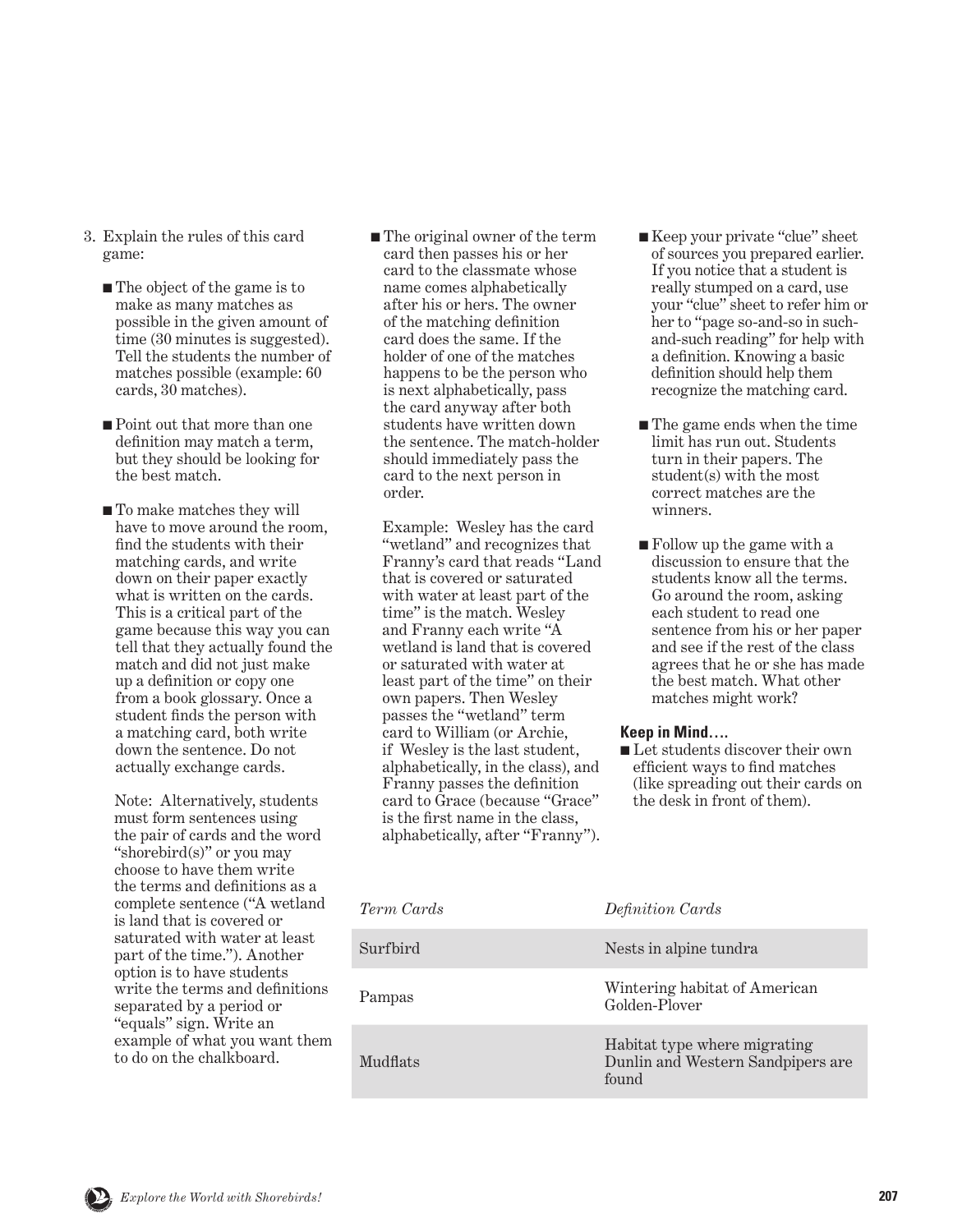- Some students will accumulate a large pile of cards. Others will quickly go through their own cards. Either way, you may have to facilitate reluctant students to get up, move around the room, and communicate with each other to find matches.
- You may choose to accept some matches that work even if they are not "the best."
- To make the game more difficult, alter the definitions so they reflect the habits of specific shorebirds of your area. See the example alternatives below.

#### **Additional Activities**

#### *Match More Habitats*

Hand out four index cards to each student (more for smaller classes), and instruct the students to choose two of their own shorebird habitat terms and compose definitions for them. Gather all of the cards, shuffle, and play the game with the student-made cards.

#### *Habitat Card Rummy*

Create a batch of cards with the habitat terms on them. Write down the list of corresponding definitions on a sheet of paper for yourself. Deal out the cards, at least three each, to the students (duplicates are okay). Read the first definition out loud to the class. Ask the students who think they have the matching term card to raise their hands. If they have the correct match they turn in their cards to the teacher. The first student to give up all of his or her cards is the winner.

#### *Habitat Card Bingo*

Create a batch of bingo cards with habitat terms in place of numbers. Remember to vary the order of the terms. Print the title "Habitat Bingo" across the top of each card and a small shorebird illustration in the center as the free space. Pass out one card and bingo markers (pinto beans, marshmallows, etc.) to each student. Read the definition of the term. Students who can match the definition with the correct term on their cards cover the spaces with a marker. The first student who completes a row horizontally, vertically, or diagonally wins.

#### *Say It with a Picture*

Have each student draw a picture that represents one of the matches. Hang up or presented the pictures to the class. Ask students to try to guess what each picture represents. If you prefer, create a larger wetland mural as a class. Start by brainstorming a list of wetland habitat elements so students have specific ideas about what to draw. Unroll a long sheet of paper on the floor and provide colored pencils, crayons, markers, or paints.

SHOREB<sup>S</sup><sup>I</sup>STE<sup>R</sup> <sup>S</sup>C<sup>H</sup>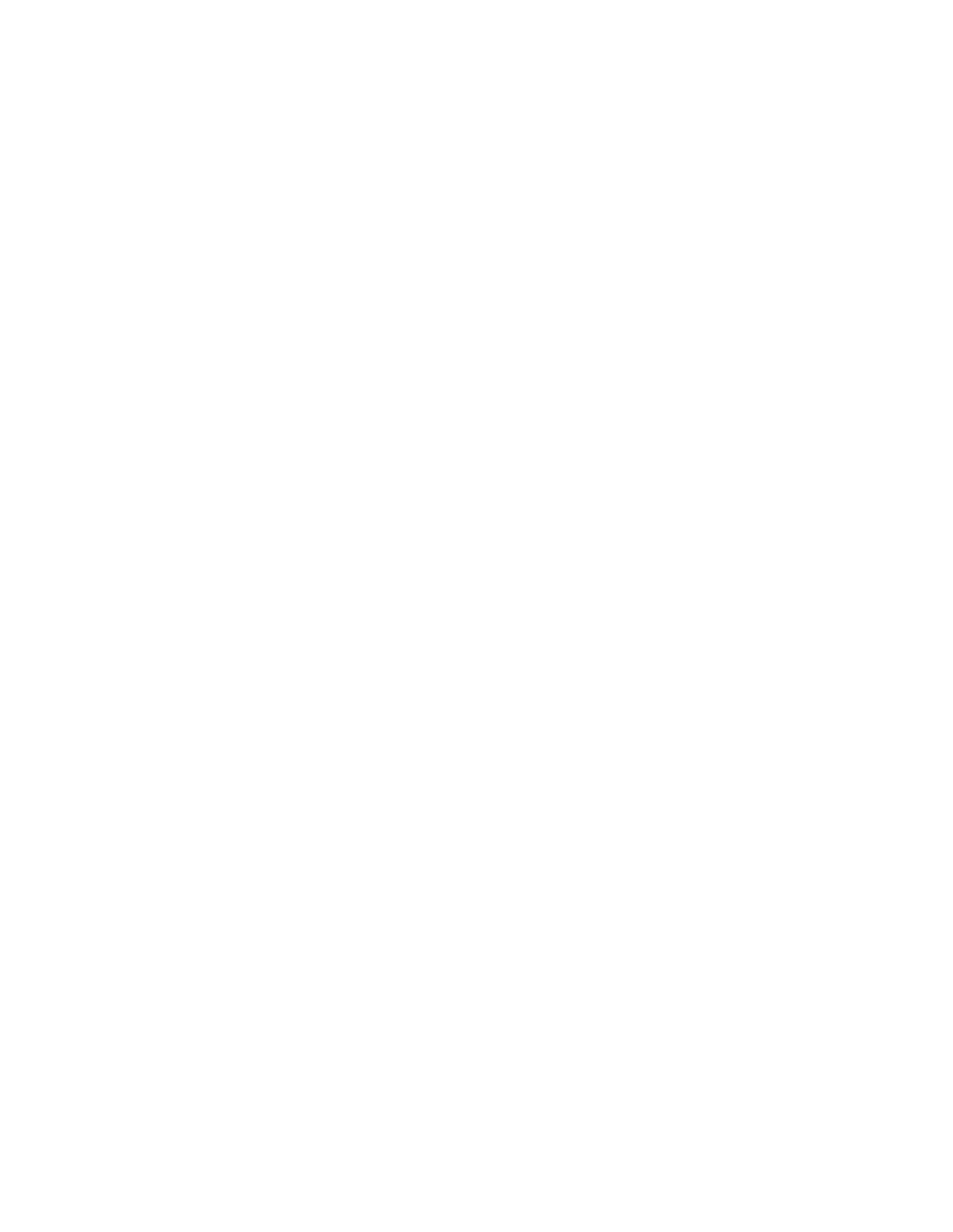| <b>Term Card</b> | <b>Definition Card</b>                                                             |
|------------------|------------------------------------------------------------------------------------|
| <b>Habitat</b>   | A place where organisms are adapted to live<br>and find food and shelter           |
| <b>Term Card</b> | <b>Definition Card</b>                                                             |
| <b>Wetlands</b>  | Land that is covered or saturated (soaked)<br>with water at least part of the time |
| <b>Term Card</b> | <b>Definition Card</b>                                                             |
| <b>Marsh</b>     | Open, wet, grassy areas that can be inland or<br>coastal                           |
| <b>Term Card</b> | <b>Definition Card</b>                                                             |
|                  |                                                                                    |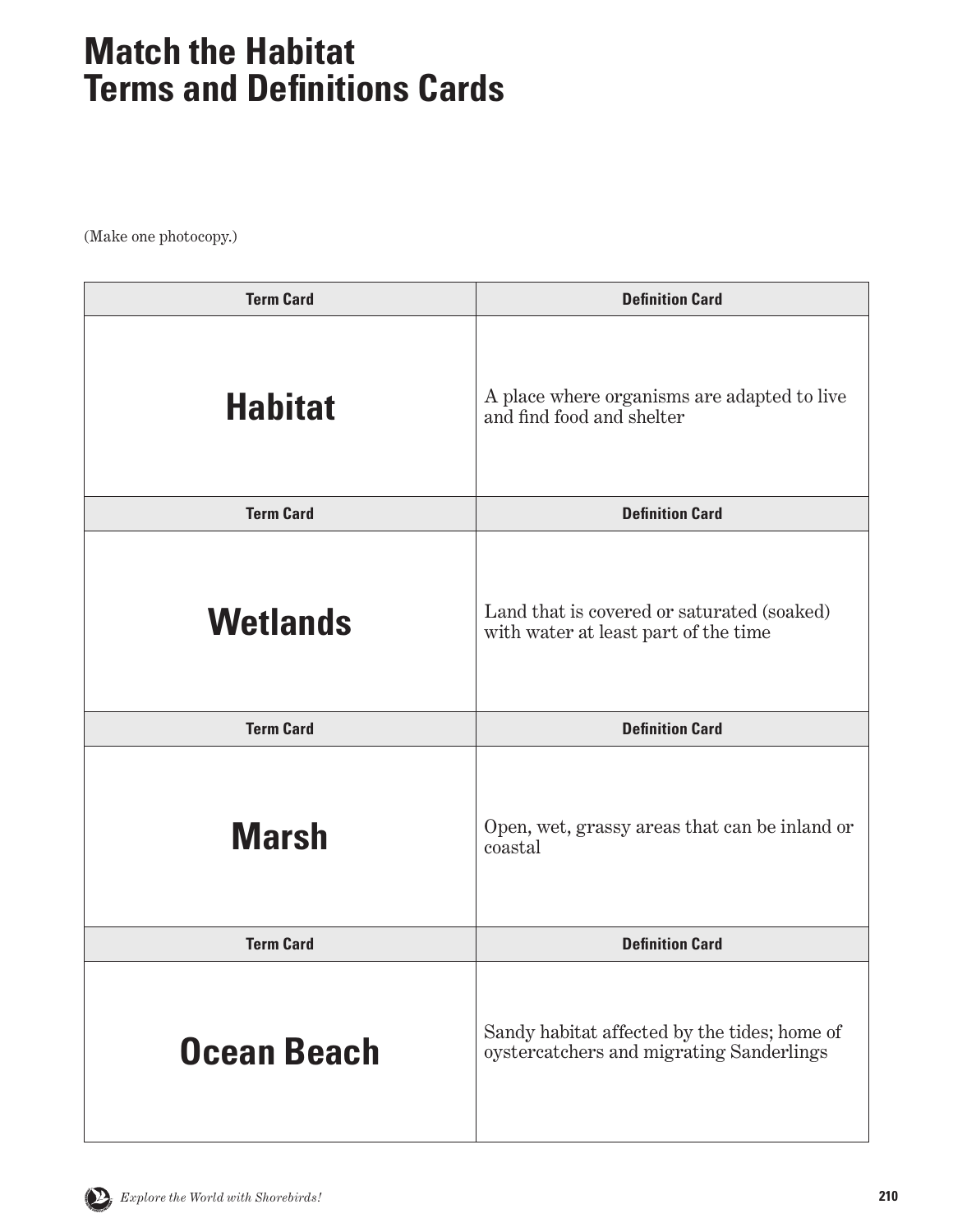| <b>Term Card</b>        | <b>Definition Card</b>                                                                  |
|-------------------------|-----------------------------------------------------------------------------------------|
| <b>Mudflat</b>          | Mud habitat that is exposed at low tide and is<br>home to many invertebrate animals     |
| <b>Term Card</b>        | <b>Definition Card</b>                                                                  |
| <b>Freshwater Marsh</b> | Inland habitat where the roots of grasses,<br>sedges, and rushes are always under water |
| <b>Term Card</b>        | <b>Definition Card</b>                                                                  |
| <b>Saltwater Marsh</b>  | Coastal or inland habitat made of ocean water<br>and plants adapted to salt water       |
| <b>Term Card</b>        | <b>Definition Card</b>                                                                  |
| <b>Tundra</b>           | Northern Arctic wetland habitat with<br>permafrost and no trees                         |

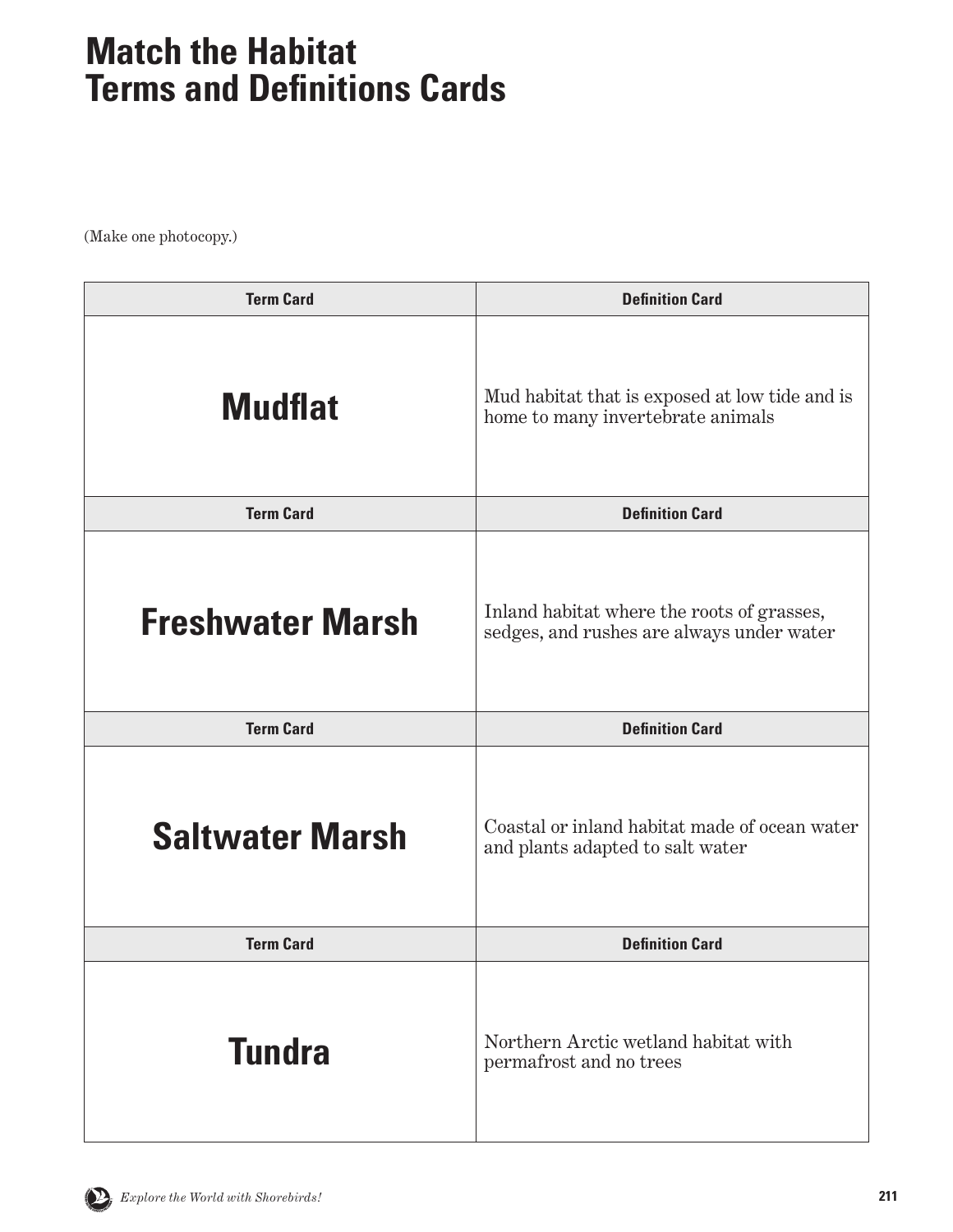| <b>Term Card</b>       | <b>Definition Card</b>                                                                         |
|------------------------|------------------------------------------------------------------------------------------------|
| <b>Intertidal Zone</b> | Nutrient-rich, rocky beach habitat between<br>the high and low tide mark                       |
| <b>Term Card</b>       | <b>Definition Card</b>                                                                         |
| <b>Estuaries</b>       | Nutrient-rich places where freshwater and<br>saltwater meet                                    |
| <b>Term Card</b>       | <b>Definition Card</b>                                                                         |
| <b>Roost</b>           | Flock of resting shorebirds or the place where<br>they rest together on migration or in winter |
| <b>Term Card</b>       | <b>Definition Card</b>                                                                         |
| <b>Tide</b>            | Daily movement of ocean water as it is<br>affected by the moon's gravity                       |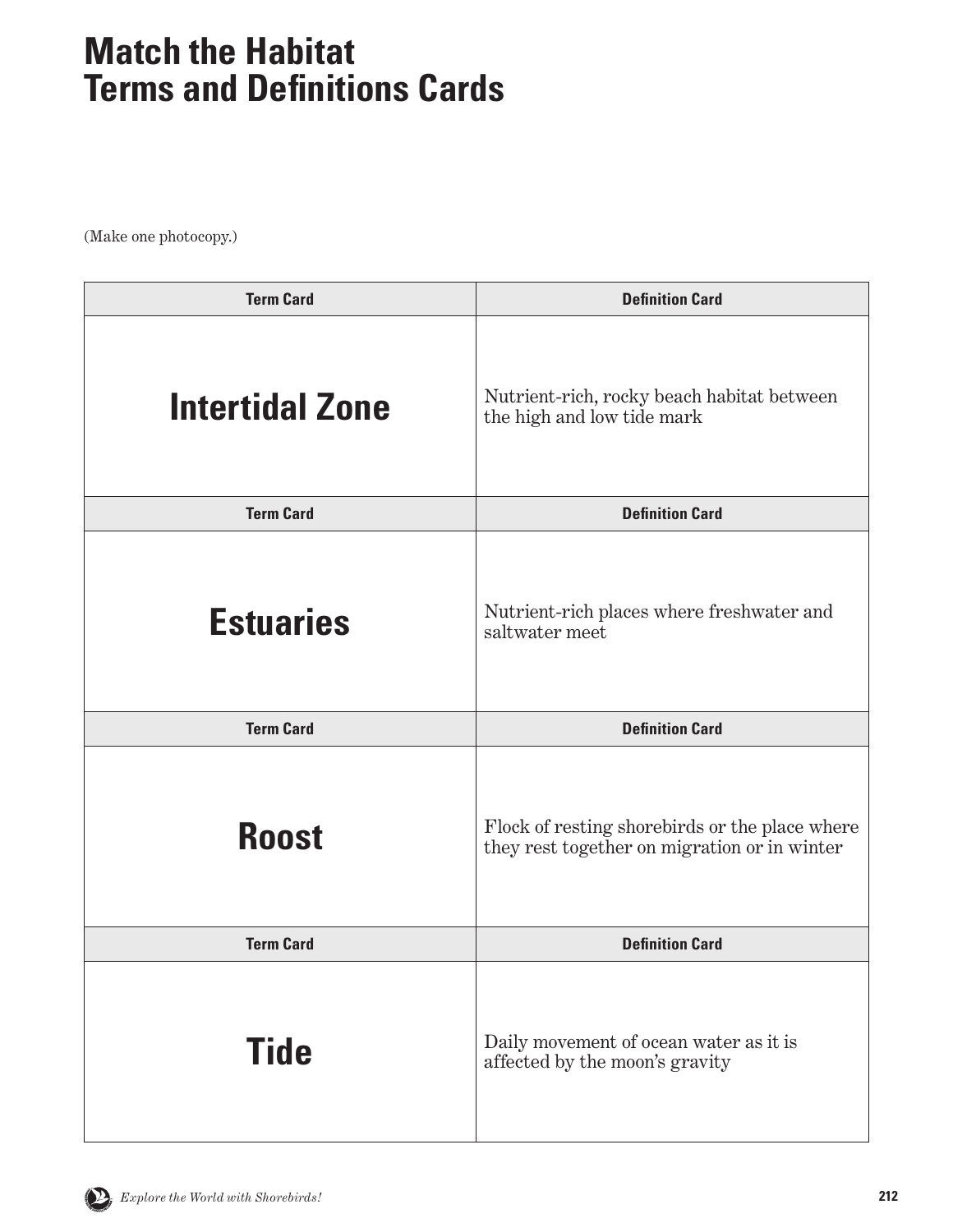| <b>Term Card</b>        | <b>Definition Card</b>                                                                            |
|-------------------------|---------------------------------------------------------------------------------------------------|
| <b>Prairie Potholes</b> | Shallow, temporary wetlands found within<br>grasslands                                            |
| <b>Term Card</b>        | <b>Definition Card</b>                                                                            |
| <b>Permafrost</b>       | Permanently frozen subsoil of the tundra                                                          |
| <b>Term Card</b>        | <b>Definition Card</b>                                                                            |
| <b>Playa Lakes</b>      | Shallow temporary wetlands in grasslands<br>that are lined with a water-tight layer of<br>bedrock |
| <b>Term Card</b>        | <b>Definition Card</b>                                                                            |
|                         |                                                                                                   |

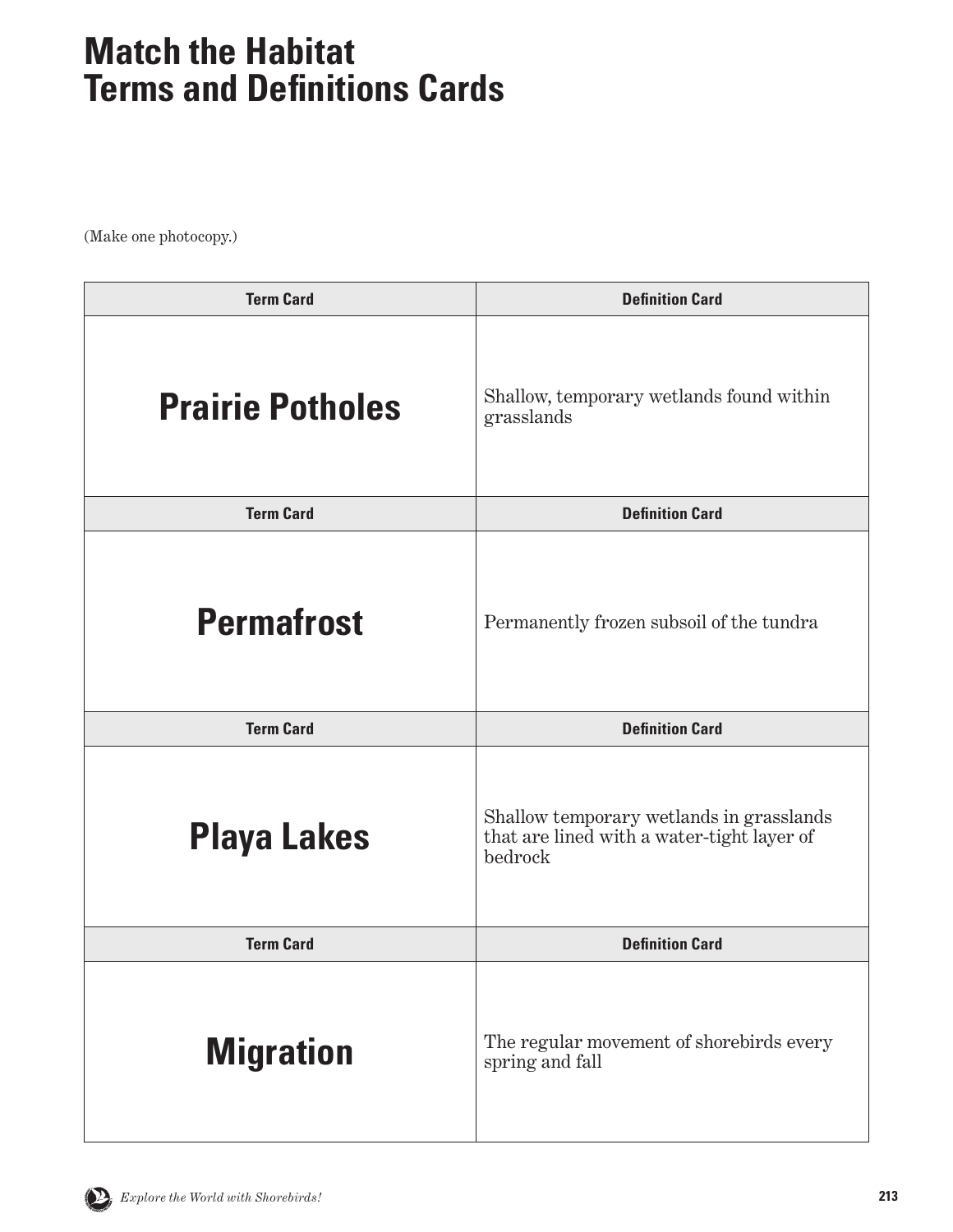| <b>Term Card</b>          | <b>Definition Card</b>                                              |
|---------------------------|---------------------------------------------------------------------|
| <b>Stopover Sites</b>     | Important habitats where shorebirds stop<br>every year on migration |
| <b>Term Card</b>          | <b>Definition Card</b>                                              |
| <b>Nonbreeding Season</b> | The portion of the year when shorebirds are<br>not breeding         |
| <b>Term Card</b>          | <b>Definition Card</b>                                              |
| <b>Breeding Season</b>    | The portion of the year when shorebirds are                         |
|                           | nesting                                                             |
| <b>Term Card</b>          | <b>Definition Card</b>                                              |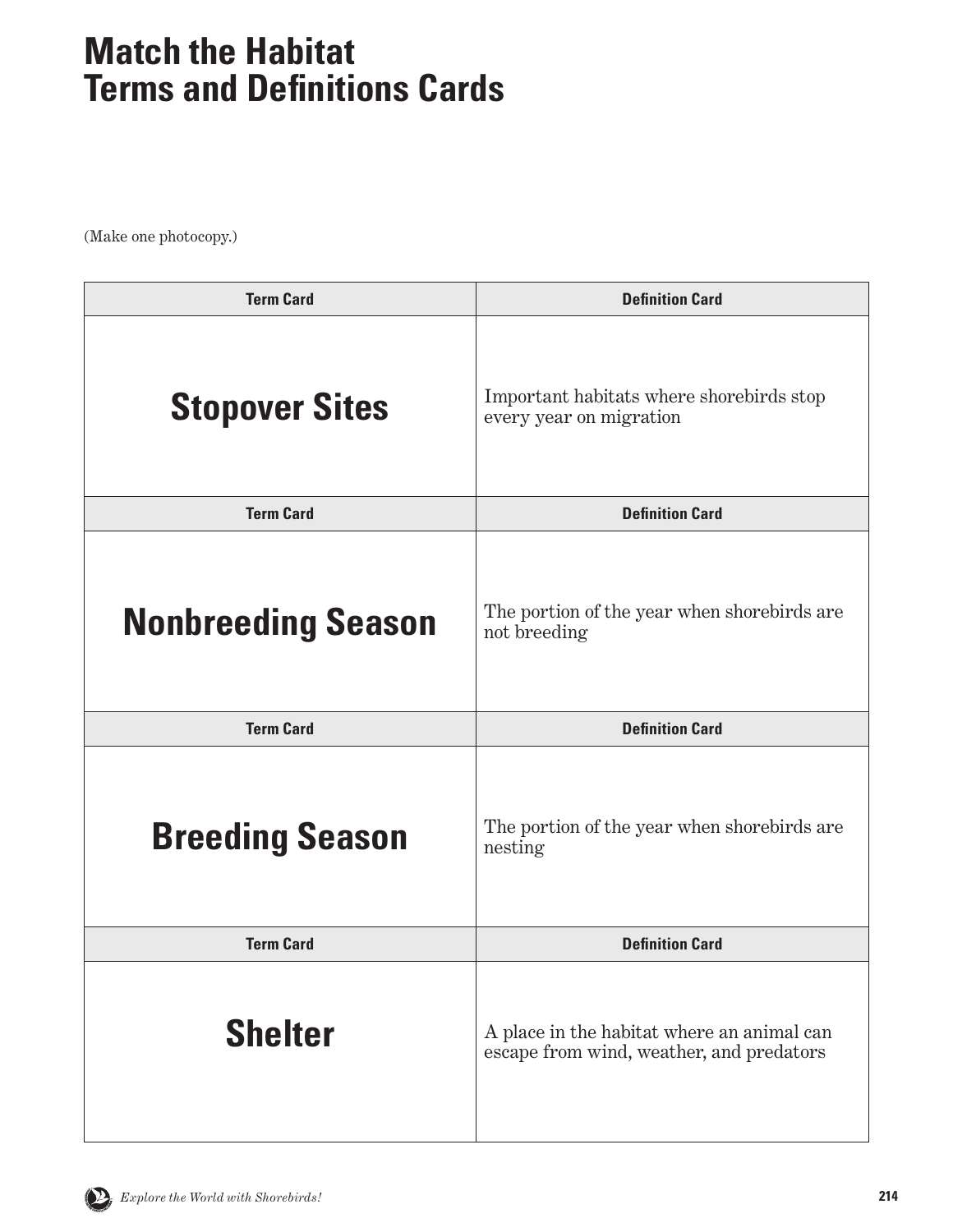| <b>Term Card</b>     | <b>Definition Card</b>                                                                                       |
|----------------------|--------------------------------------------------------------------------------------------------------------|
| <b>Food</b>          | tiny clams and worms in the winter, and<br>insects in the summer eaten by shorebirds                         |
| <b>Term Card</b>     | <b>Definition Card</b>                                                                                       |
| <b>Invertebrates</b> | Small animals without a spine or backbone<br>that shorebirds eat                                             |
| <b>Term Card</b>     | <b>Definition Card</b>                                                                                       |
|                      |                                                                                                              |
| <b>Crustaceans</b>   | Group of animals that includes small shrimp<br>and crabs which shorebirds, especially<br>phalaropes, feed on |
| <b>Term Card</b>     | <b>Definition Card</b>                                                                                       |

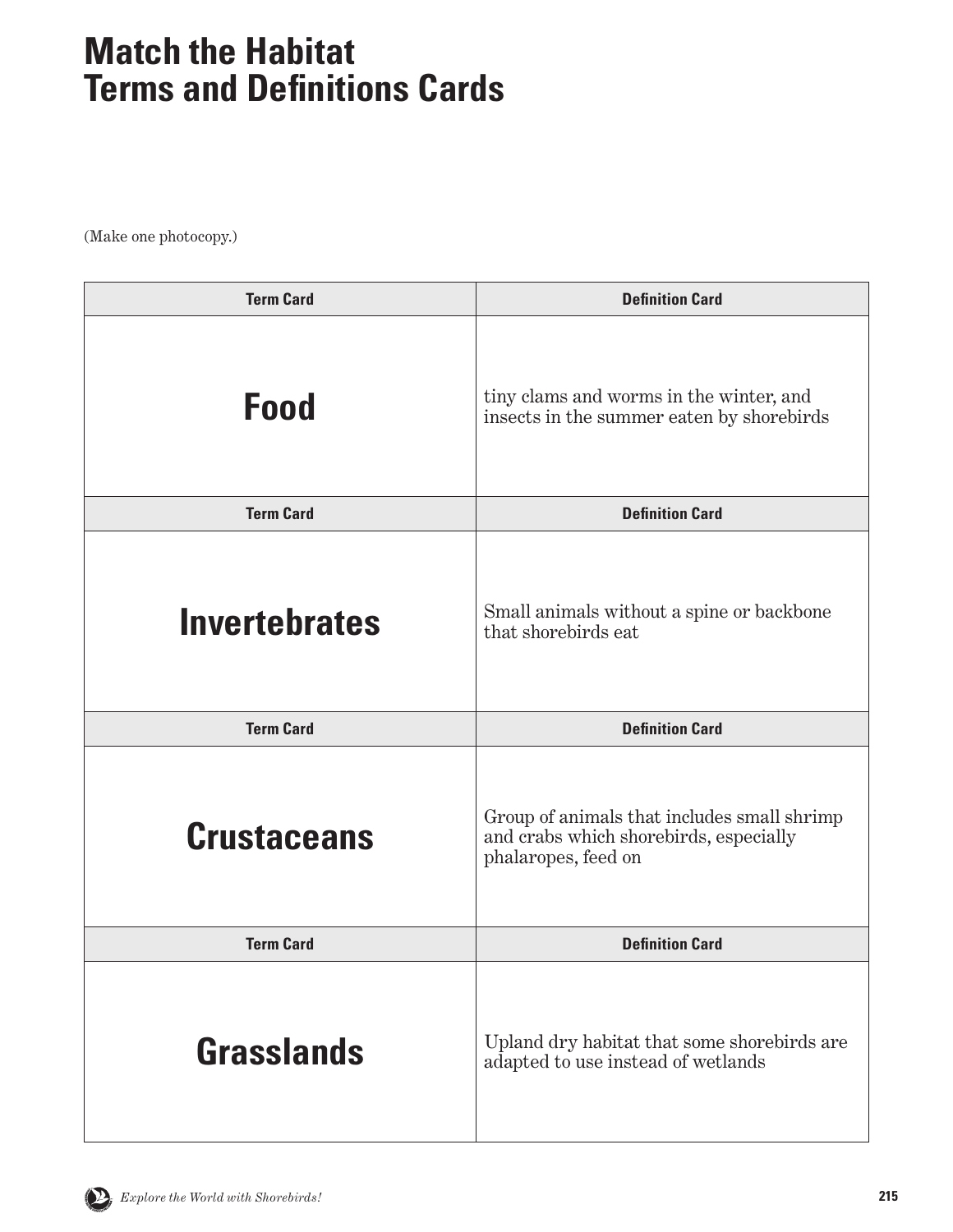| <b>Term Card</b>                                        | <b>Definition Card</b>                                                                                                       |
|---------------------------------------------------------|------------------------------------------------------------------------------------------------------------------------------|
| <b>Mudflats, Estuaries, and</b><br><b>Sandy Beaches</b> | Places where organisms adapted to changes<br>in we tness and salinity live                                                   |
| <b>Term Card</b>                                        | <b>Definition Card</b>                                                                                                       |
| <b>Black Oystercatchers</b>                             | A group of shorebirds specially adapted to<br>nest and feed in rocky coastal habitat                                         |
| <b>Term Card</b>                                        | <b>Definition Card</b>                                                                                                       |
| <b>Stream and River</b><br><b>Corridors</b>             | Low areas along the banks of rivers and<br>streams that flood in the spring as snow and<br>ice melt in the mountains         |
| <b>Term Card</b>                                        | <b>Definition Card</b>                                                                                                       |
| Grasslands                                              | Prairie habitats found in the Central United<br>States and Canada that are breeding grounds<br>for six species of shorebirds |

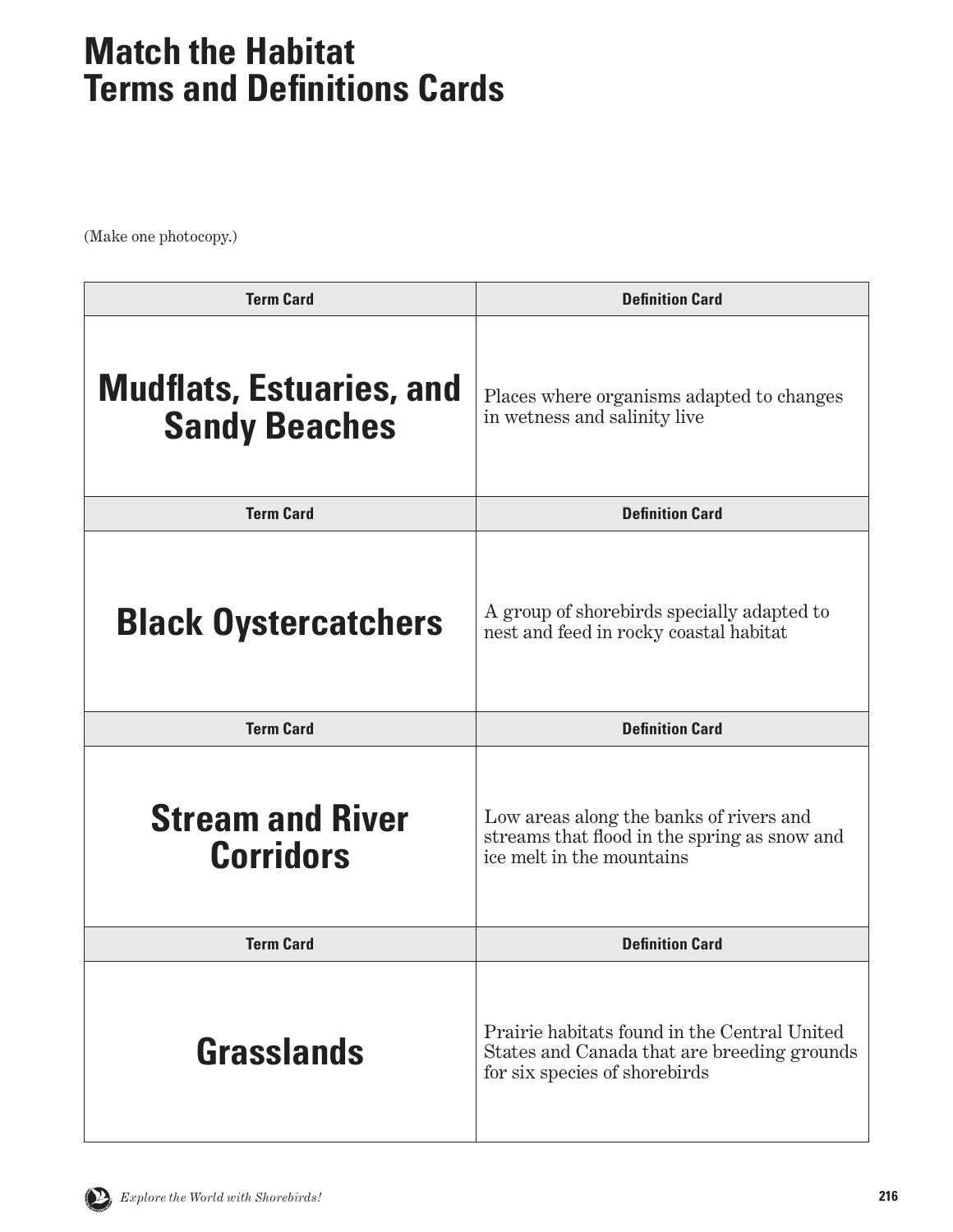| <b>Term Card</b>         | <b>Definition Card</b>                                                                                                             |
|--------------------------|------------------------------------------------------------------------------------------------------------------------------------|
| <b>Halophytes</b>        | Plants adapted to high levels of salt                                                                                              |
| <b>Term Card</b>         | <b>Definition Card</b>                                                                                                             |
| <b>Runoff</b>            | Water that carries nutrients from land into<br>freshwater wetlands and streams                                                     |
| <b>Term Card</b>         | <b>Definition Card</b>                                                                                                             |
| <b>Upland Sandpipers</b> | Shorebirds that live in tallgrass prairies                                                                                         |
| <b>Term Card</b>         | <b>Definition Card</b>                                                                                                             |
| <b>Riparian Habitat</b>  | Vital habitat for many migrating birds, such<br>as Spotted and Solitary Sandpipers, found<br>along the banks of rivers and streams |

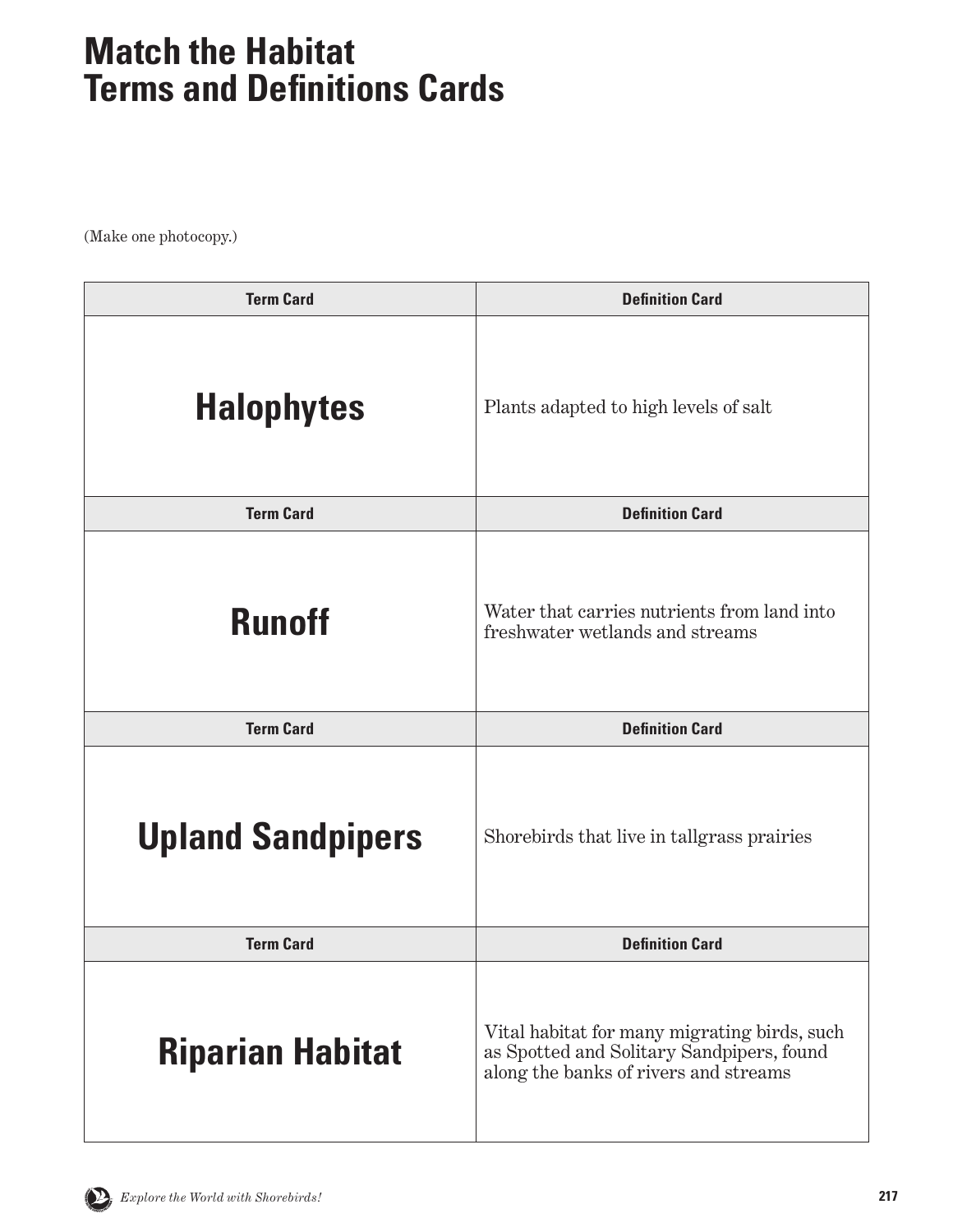| <b>Term Card</b>          | <b>Definition Card</b>                                                                                                                                                           |
|---------------------------|----------------------------------------------------------------------------------------------------------------------------------------------------------------------------------|
| <b>Tundra</b>             | A habitat made up of mounds of grasses and<br>sedges with low areas in between that are<br>filled with water                                                                     |
| <b>Term Card</b>          | <b>Definition Card</b>                                                                                                                                                           |
| <b>Ecosystems</b>         | A collection of habitats that include all the<br>living and nonliving parts interacting and<br>linked by nutrient and energy flow                                                |
| <b>Term Card</b>          | <b>Definition Card</b>                                                                                                                                                           |
| <b>Common Snipe</b>       | A shorebird adapted to live in freshwater<br>marshes                                                                                                                             |
| <b>Term Card</b>          | <b>Definition Card</b>                                                                                                                                                           |
| <b>Shorebird Habitats</b> | Streams and river corridors, freshwater<br>and saltwater marshes, grasslands, tundra,<br>mudflats and sandy beaches, rocky intertidal<br>areas, playa lakes and prairie potholes |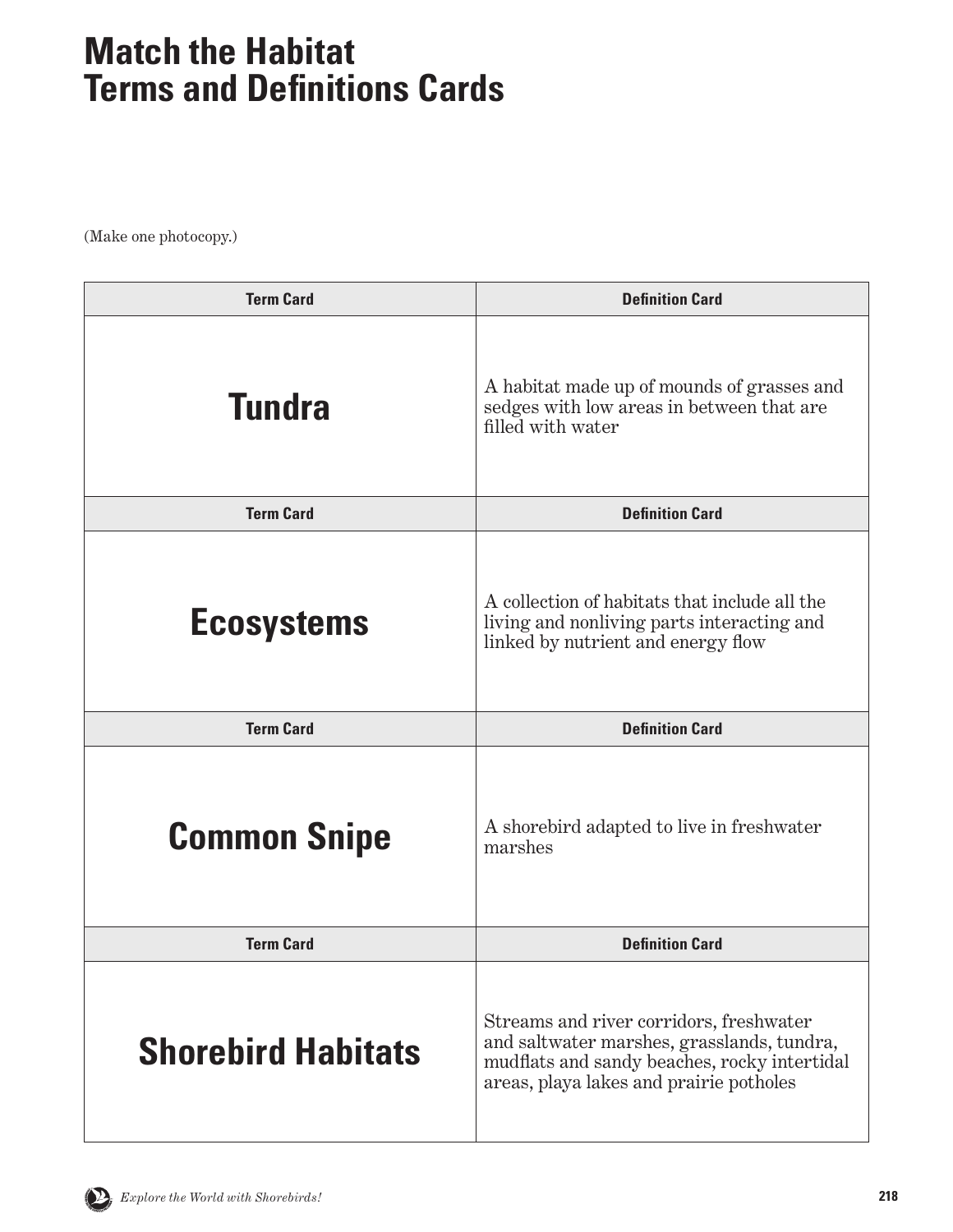| <b>Term Card</b>           | <b>Definition Card</b>                                                          |
|----------------------------|---------------------------------------------------------------------------------|
| <b>Spotted Sandpiper</b>   | A shorebird that uses riparian habitat                                          |
| <b>Term Card</b>           | <b>Definition Card</b>                                                          |
| <b>Sanderlings</b>         | Small shorebirds adapted to running along<br>the shoreline and probing for food |
| <b>Term Card</b>           | <b>Definition Card</b>                                                          |
| <b>Greater Yellowlegs</b>  | A group of shorebirds adapted to live in<br>freshwater marsh habitat            |
| <b>Term Card</b>           | <b>Definition Card</b>                                                          |
| <b>Black-necked Stilts</b> | A group of shorebirds adapted to live in<br>saltwater marsh habitat             |

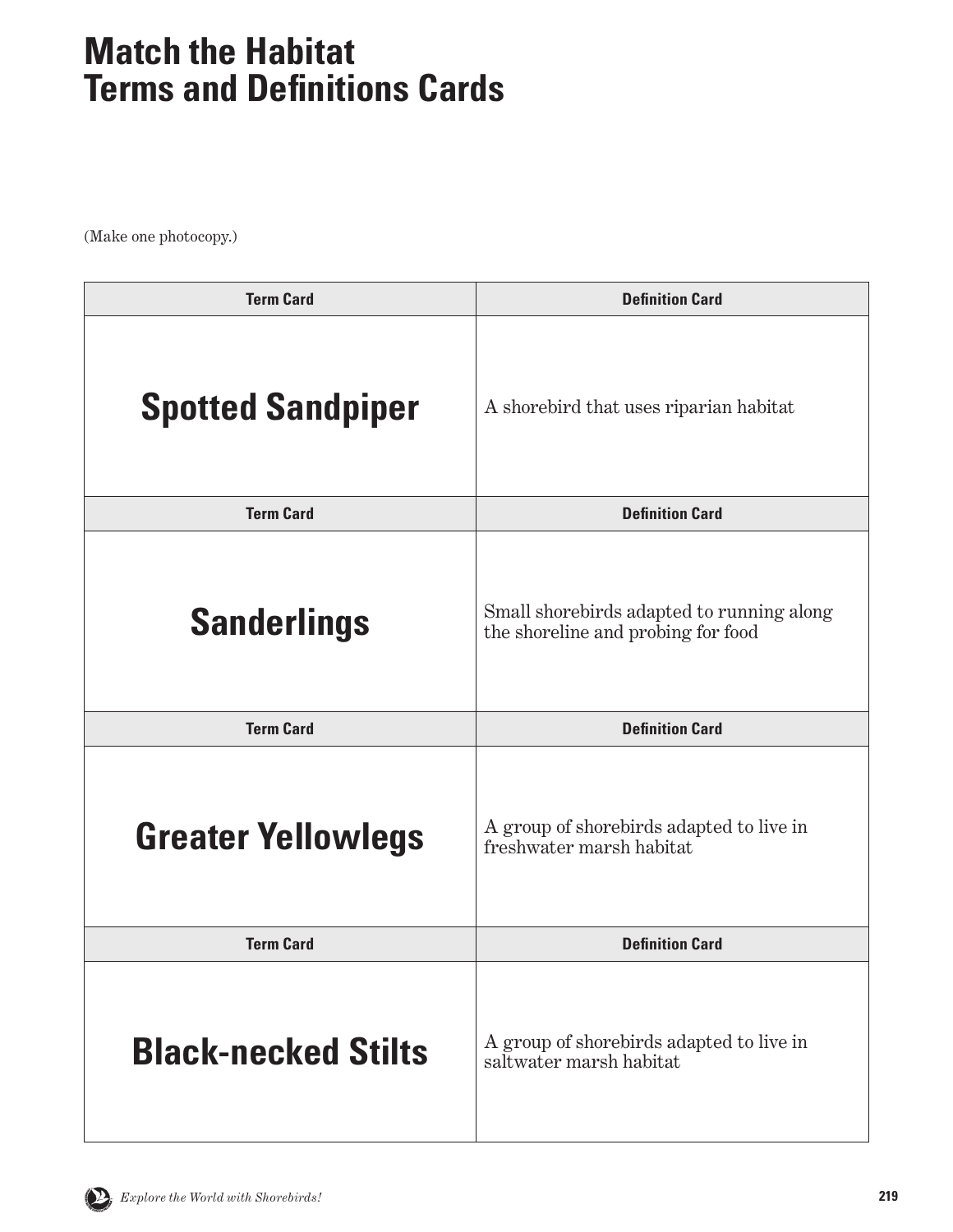(Make as many copies as necessary for your own terms and matching definitions.)

| <b>Term Card</b> | <b>Definition Card</b> |
|------------------|------------------------|
|                  |                        |
|                  |                        |
|                  |                        |
|                  |                        |
|                  |                        |
| <b>Term Card</b> | <b>Definition Card</b> |
|                  |                        |
|                  |                        |
|                  |                        |
|                  |                        |
|                  |                        |
|                  |                        |
| <b>Term Card</b> | <b>Definition Card</b> |
|                  |                        |
|                  |                        |
|                  |                        |
|                  |                        |
|                  |                        |
| <b>Term Card</b> | <b>Definition Card</b> |
|                  |                        |
|                  |                        |
|                  |                        |
|                  |                        |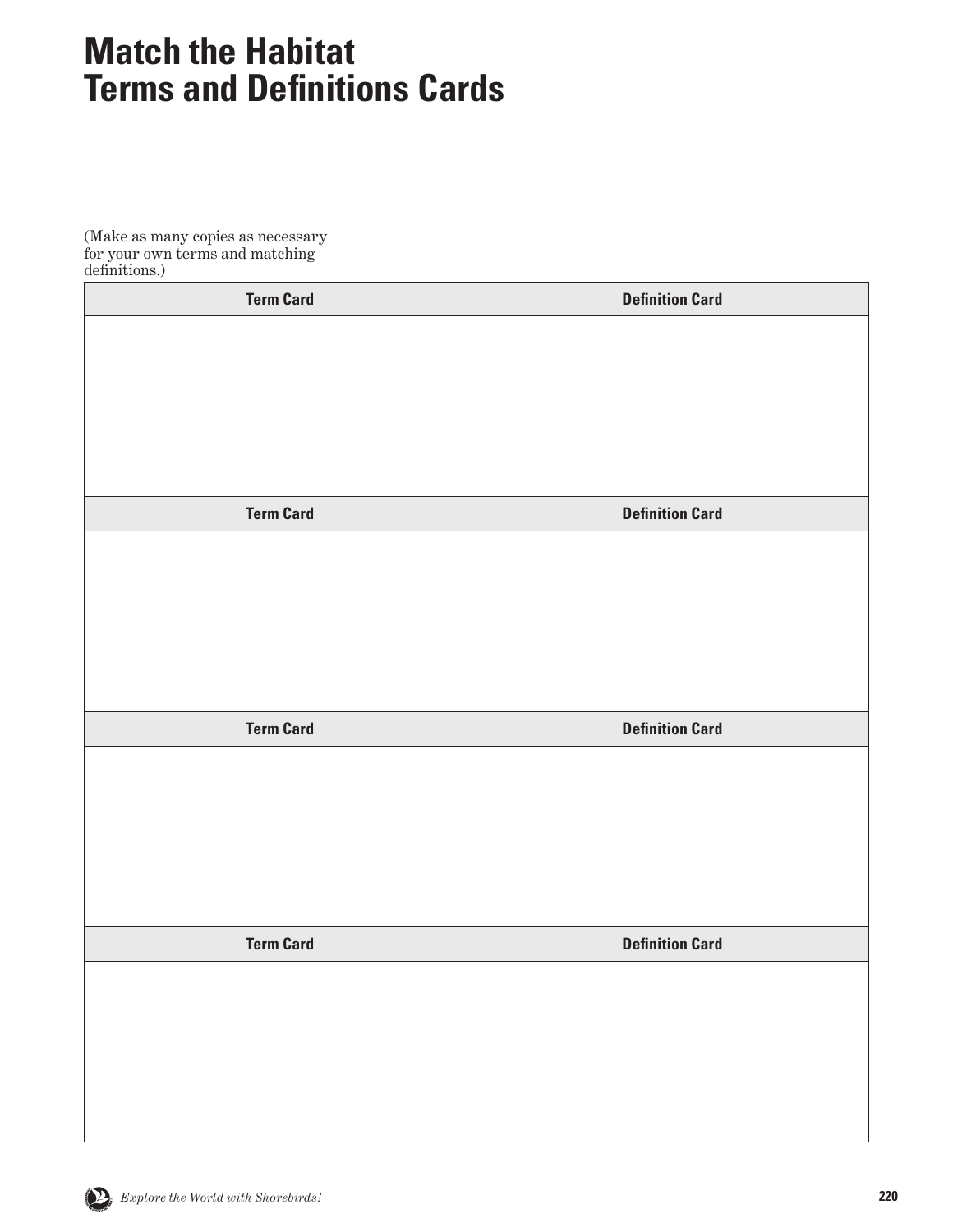# **Match the Habitat Clues Chart**

*Term Card Definition Card Source Clue*

| Habitat                | A place where organisms are adapted to live and find<br>food and shelter                              |  |
|------------------------|-------------------------------------------------------------------------------------------------------|--|
| Wetlands               | land that is covered or saturated (soaked) with water<br>at least part of the time                    |  |
| Marsh                  | Open, wet, grassy areas that can be inland or coastal                                                 |  |
| Ocean beach            | Sandy habitat affected by the tides; home of<br>Oystercatchers and migrating Sanderlings              |  |
| Mudflat                | mud habitat that is exposed at low tide and is a home<br>to many invertebrate animals                 |  |
| Freshwater Marsh       | Inland habitat where the roots of grasses, sedges, and<br>rushes are always under water               |  |
| Saltwater Marsh        | Coastal or inland habitat made of ocean water and<br>plants adapted to salt water                     |  |
| Tundra                 | Northern Arctic wetland habitat with permafrost and<br>no trees                                       |  |
| <b>Intertidal Zone</b> | Nutrient-rich, rocky beach habitat between the high<br>and low tide mark                              |  |
| Estuaries              | Nutrient rich places where freshwater and saltwater<br>meet                                           |  |
| Roost                  | Flock of resting shorebirds, or the place where<br>they rest together on migration or in winter       |  |
| Tide                   | Daily movement of ocean water as it is affected by the<br>moon's gravity                              |  |
| Prairie Potholes       | Shallow, temporary wetlands found within grasslands                                                   |  |
| Permafrost             | Permanently frozen subsoil of the tundra                                                              |  |
| Playa Lakes            | Temporary wetlands in grassland or desert areas that<br>are lined with a water-tight layer of bedrock |  |
| Migration              | Regular movement of shorebirds every spring and fall                                                  |  |
| Nonbreeding season     | The portion of the year when shorebirds are not<br>nesting                                            |  |
| Stopover sites         | Important habitats where shorebirds stop every year<br>on migration                                   |  |

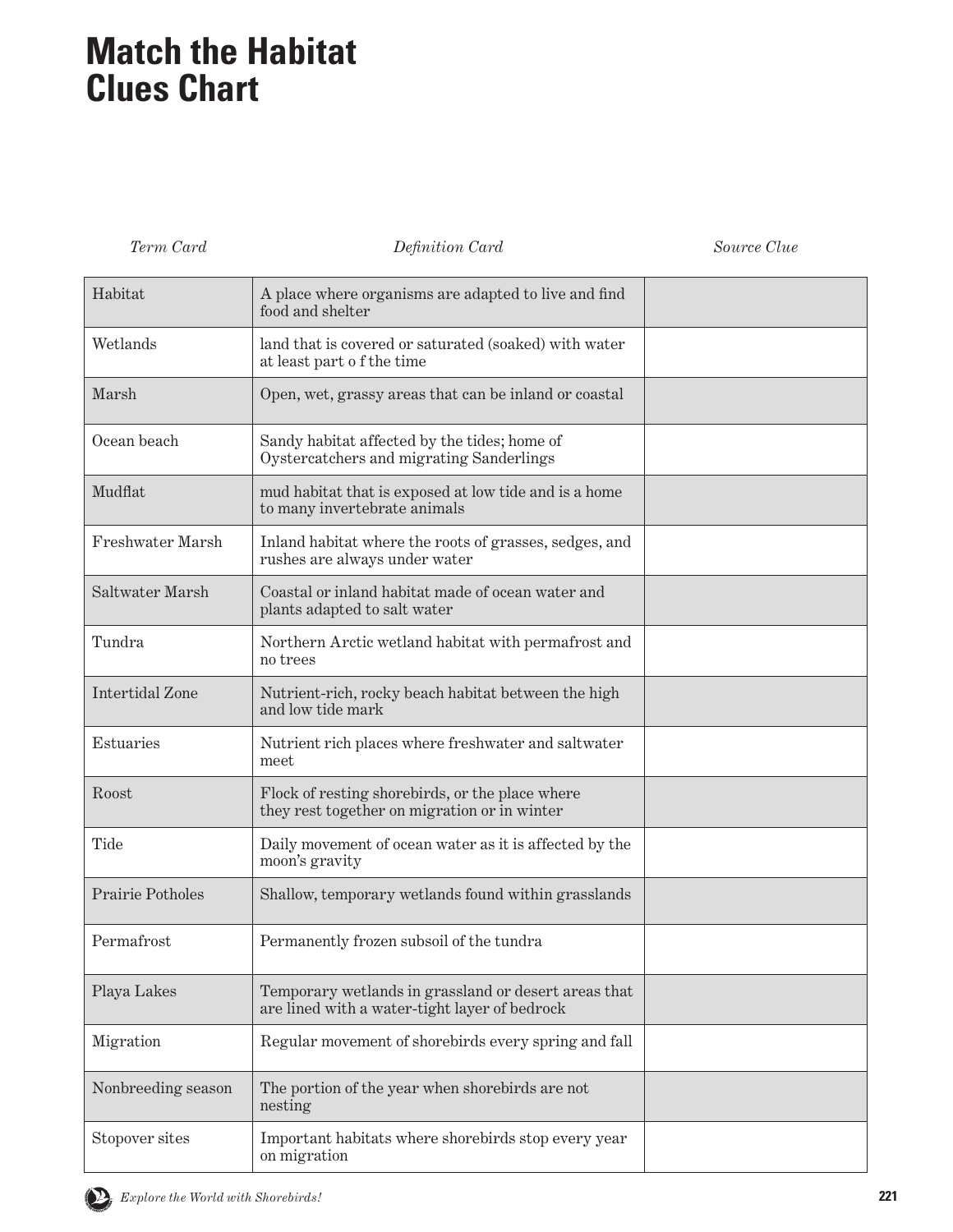# **Match the Habitat Clues Chart**

*Term Card Definition Card Source Clue*

| <b>Breeding Season</b>                    | The portion of the year when shorebirds are nesting.                                                                                                             |  |
|-------------------------------------------|------------------------------------------------------------------------------------------------------------------------------------------------------------------|--|
| Shelter                                   | a place in the habitat where an animal can escape from<br>wind, weather, and predators                                                                           |  |
| Food                                      | tiny clams and worms in the winter and insects in the<br>summer eaten by shorebirds                                                                              |  |
| Invertebrates                             | Small animals without a spine or backbone that<br>shorebirds eat                                                                                                 |  |
| Crustacean                                | The group of animals that includes small shrimp and<br>crabs which shorebirds, especially phalaropes, feed on                                                    |  |
| Grasslands                                | Upland dry habitat that some shorebirds are adapted to<br>use instead of wetlands                                                                                |  |
| Mudflats, Estuaries,<br>and Sandy Beaches | Places where organisms adapted to changes in wetness<br>and salinity live                                                                                        |  |
| <b>Black Oystercatcher</b>                | A group of shorebirds specially adapted to nest and feed<br>in rocky coastal habitat                                                                             |  |
| <b>Stream and River</b><br>Corridors      | Low areas along the banks of rivers and streams that<br>flood in the spring as snow and ice melt in the mountains                                                |  |
| Grasslands                                | Prairie habitats found in the Central United States and<br>Canada that are breeding grounds for six species of<br>shorebirds                                     |  |
| Halophytes                                | Plants adapted to high levels of salt                                                                                                                            |  |
| Runoff                                    | Water that carries nutrients from land into freshwater<br>wetlands and streams                                                                                   |  |
| <b>Upland Sandpipers</b>                  | A group of shorebirds that live in tallgrass prairie                                                                                                             |  |
| Riparian Habitat                          | Vital habitat for many migrating birds, such as spotted<br>and solitary sandpipers, found along the banks of rivers<br>and streams                               |  |
| Common Snipe                              | A shorebird adapted to live in freshwater marshes                                                                                                                |  |
| Shorebird Habitats                        | Stream/river corridors, freshwater/saltwater marshes,<br>grasslands, tundra, mudflats/sandy beaches, rocky-<br>intertidal areas, playa lakes, or prairie pothole |  |